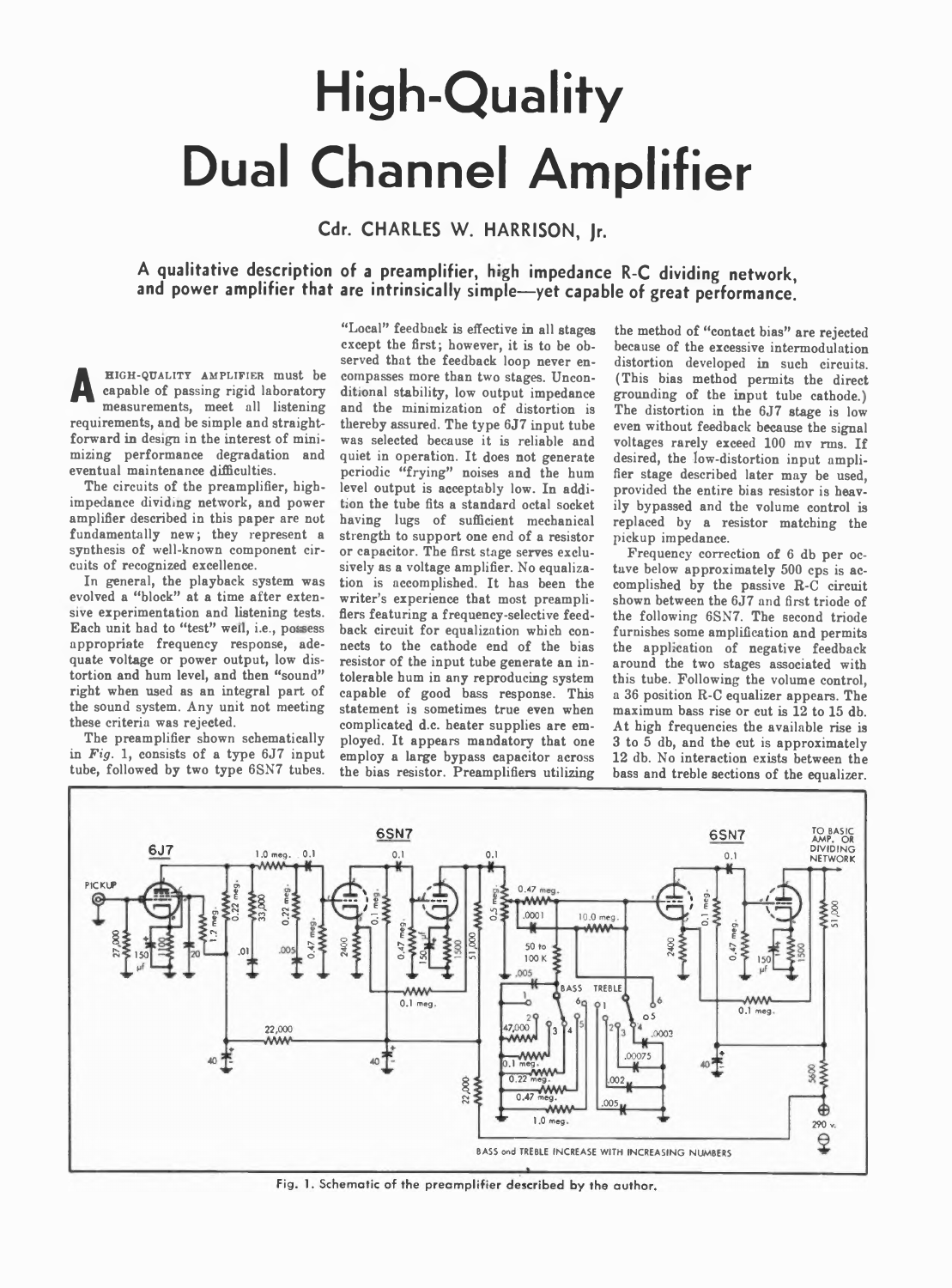The resistor marked 50,000-100,000 should be selected on the basis of bass equalization required. Bass progressively increases as its value is reduced. The equalizer is followed by a two-stage am plifier, using a second 6SN7. Voltagecontrolled feedback is applied around these two stages to minimize distortion and yield low output impedance. A cathode bypass capacitor is used in the output stage to eliminate degeneration at this point which would tend to raise the output impedance. If desired a cathodefollower output stage may be added to this preamplifier provided the power amplifier to be used in not high gain; otherwise hum problems are sure to be encountered. If feedback is not required around the first half of the 6SN7, the second half may be wired as a cathode follower. With slight circuit redesign,  $true$  12AY7 low-noise dual triodes could be used in lieu of the 6SN7 tubes. If an FM tuner input is required, a two-position shorting-type switch should be installed adjacent to the volume control on the left.

The hum level of this preamplifier is extremely low. From experience the author can report that nothing is gained in this respect by the employment of d.c. on the tube heaters. It has been found that less than one-third of the equalizer positions available are needed in practice to compensate for the various recording characteristics in use.

This preamplifier does not feature

built-in AES, NAB, RIAA (new orthophonic) response characteristics. The philosophy of precise preamplifier equalization which fails to take into account the frequency response of the pickup, power amplifier, and speaker to be employed is a mystery to the writer. System, rather than component engineering is required. As a practical example, suppose that the AES playback characteristic is specified for a given recording and that this response curve is built into the preamplifier. Excellent results will undoubtedly be obtained provided the pickup, power amplifier, and speaker are flat. Now let it be assumed that the speaker (high-frequency driver in a dual loudspeaker) is down 12.5 db at 12,000 cps, which is not at all unusual. The program material in this frequency region is now attenuated by some 12.5 db more than required by the AES playback curve. Percussion instruments will appear to be in the background, a condition not acceptable to a person who enjoys "high-highs." To approximate the AES play-back curve for a given sound system may actually require a preamplifier having essentially flat response above 500 cps; the high-frequency pre-emphasis used in recording being more or less offset by the high-frequency rolloff of the loudspeaker and pickup being employed. In addition to the factors mentioned above affecting preamplifier equalization, the influence of listening room acoustics must be given due weight.



**Fig. 2 Schematic of the high-impedance R-C dividing network between the amplifier and the inputs to the two power amplifiers.**

A dual-channel amplifier has several advantages over a single amplifier for driving a dual loudspeaker. The use of a distortion-producing dividing network at high signal levels is avoided, as is the power-consuming attenuator normally required in the high-frequency channel to obtain bass and treble balance. The divided transmission system permits exact impedance matching between amplifiers and speakers and additionally permits one to obtain optimum generator impedance in driving the bass and treble speakers. This is generally impossible when a dividing network is interposed between an amplifier and dual loudspeaker. This scheme is a good way of achieving linear transmission of low frequencies (such as emanate from drums, gun shots, explosions, and thunder) together with linear transmission of high frequencies (such as emanate from triangles, castanets, cymbals, and tambourines), without severe modulation of high frequencies by the low frequencies.

The circuit diagram of an R-C dividing network employing cathode follower in put and output stages is shown in *Fig* 2. Two type 12AY7 tubes are used; one in each channel. The values of capacitors and resistors shown result in an 800-cps crossover. If, for example, a crossover frequency of 500 cps is desired, the values of the filter capacitors should be multiplied by the ratio 800/500. The resistors do not change value. Similarly, multiplying the capacitor values by 800/1500 yields a crossover frequency of 1500 cps. Each R-C section of both filters should be adjusted to be down 1 db at 800 cps (for 800-cps crossover) by padding the appropriate capacitor and resistor so that the total attenuation for all three sections in cascade is 3 db. The low-frequency filter provides an attenuation approaching 18 db per octave above the crossover frequency, and the highfrequency filter provides an attenuation approaching 18 db per octave below the crossover frequency. By actual measurement on the R-C dividing network constructed by the author, the low-frequency filter is down 11 db at 1600 cps and the treble filter is down 11 db at 400 cps. Thus the attenuation afforded by the three-section  $R-C$  filters is  $11$  db in the first octave, the crossover frequency being taken as reference. The input impedance of the dividing network is extremely high. The output impedance of each channel is low, permitting the use of rather long cables to the bass and treble power amplifiers without deleterious effect on the high frequencies. Ten volts rms will not over-drive the dividing network. If the network is used in conjunction with power amplifiers like the one to be described in the following section the operating level need not exceed one-half volt. Thus essentially distortionless operation is assured.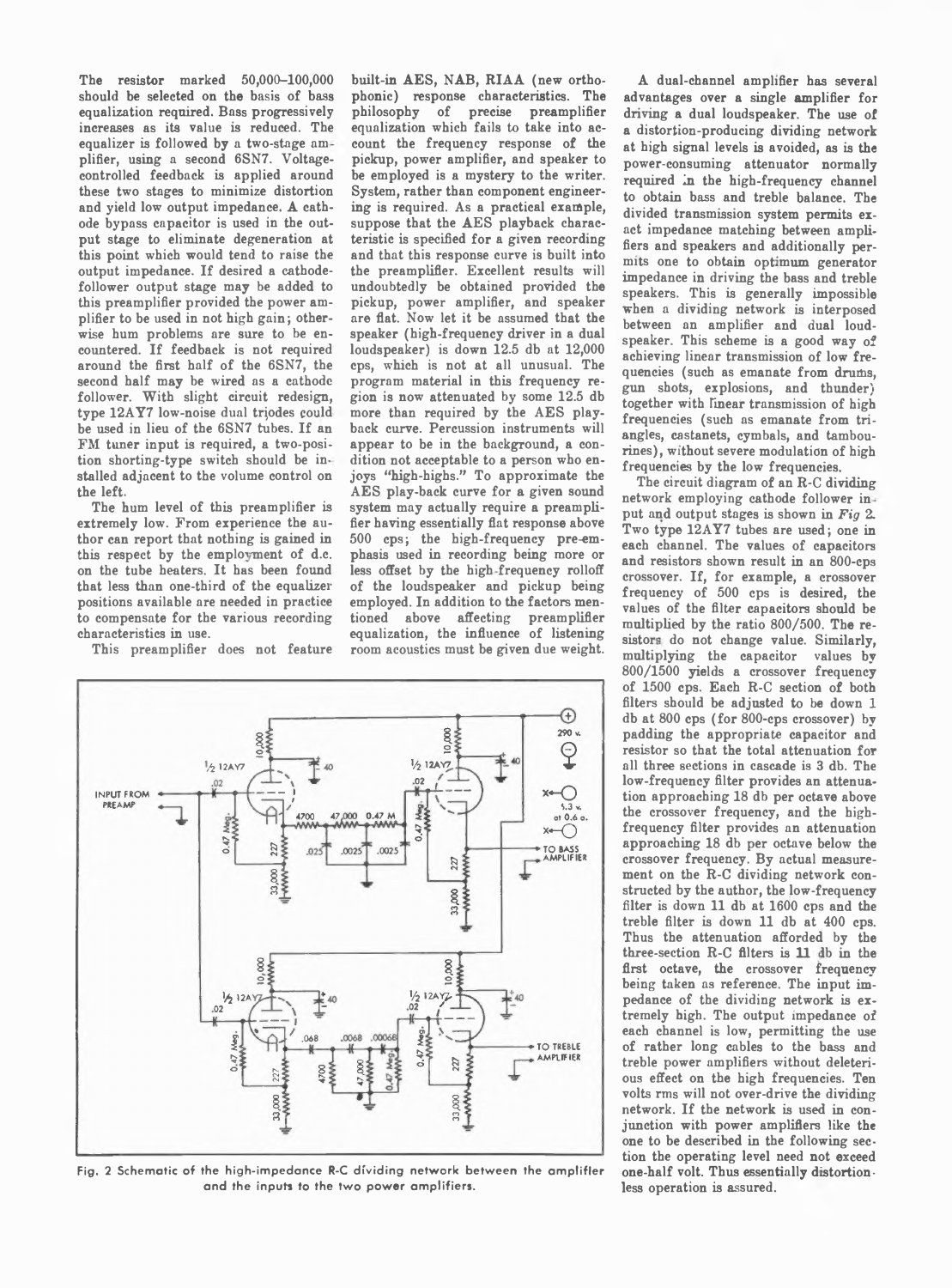

**Fig. 3. Schematic of the power amplifier. Values of R and C in the feedback circuit are discussed in the text.**

A schematic of the basic or power amplifier is shown in *Fig.* 3. The tubes employed are 1-6J7, 1-6J5 and 2-5881. Using tubes selected at random the amplifier is capable of delivering 10 watts at under 1 per cent intermodulation distortion ; 12 watts at under 3 per cent. An 18-watt power output is available over the frequency range 20 cps to 140 kcs (by appropriate adjustment of the input voltage) without' visible wave form distortion (estimated at under 3 per cent harmonic distortion). The amplifier is absolutely flat at 12 watts output from below 20 cps to 55 kcs for constant-voltage input, dropping to  $-2$  db at 125 kcs;  $-5$  db at 175 kcs and  $-6.5$  db at 200 kcs. One half volt rms will drive the unit to full power output. It will deliver 12 watts for 0.38 volts rms drive. These performance data are based on the use of 10 db feedback.

The component values, i.e., resistors and capacitors associated with the 6J7 voltage amplifier, were selected to minimize intermodulation distortion. It was found desirable to use a voltage divider to obtain screen voltage and to bypass the screen to the cathode of the tube. The bias resistor is almost entirely bypassed; only a small portion of the total resistance being left unbypassed for the application of negative feedback.

The phase splitter, employing a 6J5, is an excellent method of coupling a singleended plate circuit to a push-pull grid circuit. (A phase splitter, as well as a cathode follower, is defined for later usage as "one-half" stage.) This circuit is self-balancing, and distortion is low. Any unbalance effects at high frequencies are generally negligible.

The output stage features the use of a Peerless type 256Q 20-20 plus transformer. Note that the bias resistor for the push-pull type 5881 tubes has a value of 125 ohms. The 5881 tube is similar to Western Electric type 350B and are interchangeable. Both have "power filaments" in that 1.8 amperes at 6.3 volts is required for cathode heating.

Feedback is applied around the "2.5" stages; the required voltage being taken from the secondary winding of the output transformer. The values of *R* and *C* in the feedback circuit must be selected by test. The value of  $R$  controls the amount of feedback (usually expressed in db), and *C* controls the high-frequency ringing, i.e., for the purpose of damping out any small oscillations that may appear on the leading edge of a square wave. The equipment needed to determine the proper value of *R* and optimum value of  $C$  is: a vacuum tube voltmeter and a sine and square wave generator. It is customary to load the amplifier by a resistor equal to the nominal load impedance of the amplifier when choosing the correct values of *R* and *C,* rather than use the loudspeaker as load. Optimum generator impedance can be obtained by varying the value of  $R$  in the feedback path and conducting simultaneous listening tests. As *R* is increased the value of feedback is decreased.

This power amplifier is basically simple and utilizes the minimum number of stages required to do the job effectively. Although feedback is applied around "2.5" stages the amplifier is stable with feedback values up to at least 30 db. Many of the popular circuits of today feature the application of large values of feedback around "3.5" to 4 stages. This is an invitation to serious trouble. Marginal stability obtains and at some signal levels violent subsonic and supersonic oscillations may be generated. Even though these frequencies may not be heard, i.e., they fall outside the audio spectrum, the power delivering capability of the amplifier is largely consumed. Thus little "clean" power is available in the frequency range of interest. This principle is too frequently overlooked in practice. The power amplifier will deliver a clean signal over its entire frequency range even without feedback. This is not true of one well known circuit which utilizes 20 db of feedback. A sine wave input at 60 kc is likely to appear at the load terminals as a series of triangles !

The writer is of the opinion that an otherwise essentially distortionless amplifier does not require the application of large values of feedback. The use of 20. 40 or 90 db feedback is nonsense. Values of 10 to 15 db voltage-control feedback are adequate for two important reasons:

- (a) *Instability tendencies are reduced.*
- (b) *The experimentally observed bass loss in the frequency region of speaker resonance is minimised.*

It is interesting to note that the designers of theater sound equipment restrict the use of feedback to the 10 or 15 db level.

There may be protests to the effect that the equipment described in this article is not an "all triode" playback system. It would seem meaningless to insist on the exclusive use of triodes in amplifiers until records are available bearing the label " We guarantee all electronic equipments used in making this recording were fitted throughout with triode vacuum tubes." Note also that AM FM, and TV stations will never measure up to the standards of the perfectionist who insists on the utilization of triode vacuum tubes in every tube application.



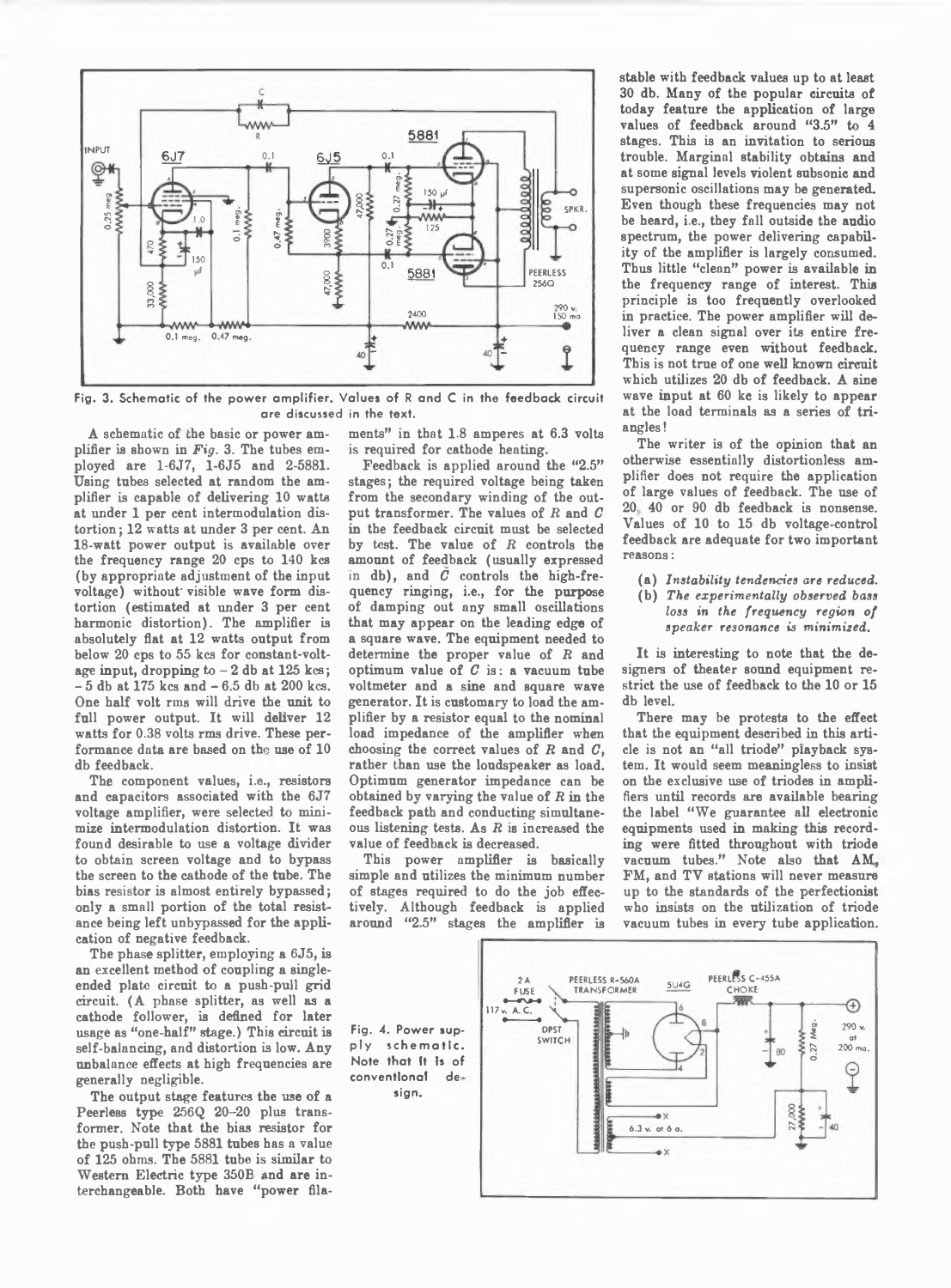





**Fig. 6 Above, the power supply is a simple and neat construction; below, the dividing network chassis.**

The power supply illustrated schematically in *Fig.* 4 is entirely conventional. It delivers 290 volts d.c. at 200 ma and 6.3 volts a.c. at 6 a. To minimize hum in the playback system, the heater winding is operated at a positive potential of about 29 volts, the center tap of tbe wmding being heavily bypassed to ground. Although often omitted from commercial equipment, the bypass capacitor is a circuit element vital to the successful operation of this hum reduction scheme. Because of the relatively low d.c. voltages required for operation of the preamplifier, R-C dividing network and power amplifier, one may expect that 450-volt electrolytic filter capacitors, if used throughout the equipment, will have exceptionally long life.

The writer believes in building equipment with the best parts available. All coupling capacitors should be rated at 600 volts, and if  $0.1$  µf and less in capacitance should have a leakage resistance of at least 1500 megohms. The bass



**Fig. 7. Above, left, bottom view of the preamplifier with the base plate removed to show layout of parts and wiring. Fig. 8 Above, right, bottom view of power amplifier with base plate removed.**



**Fig. 9. Undersiae of dividing net work chassis.**

and treble controls in the preamplifier should be of the shorting type and feature silver contacts and steatite insulation. Capacitors used in the equalization circuits should be 5-per cent tolerance silver micas (except possibly in the largest sizes). Resistors in these circuits should be within 5 per cent of specified values, or better. Very precise values of resistance and capacitance are required in the filters of the dividing network. In the push-pull portion of the power amplifier the capacitors and resistors used should be selected for balance. The most reliable volume controls that can be obtained should be used, in log-taper form. In general, resistors rated at 1 watt dissipation are adequate, except in the following instances: The 33,000-ohm resistors in the dividing network are 2 watt types as is the 2400-ohm resistor in the power amplifier, and the 125-ohm bias